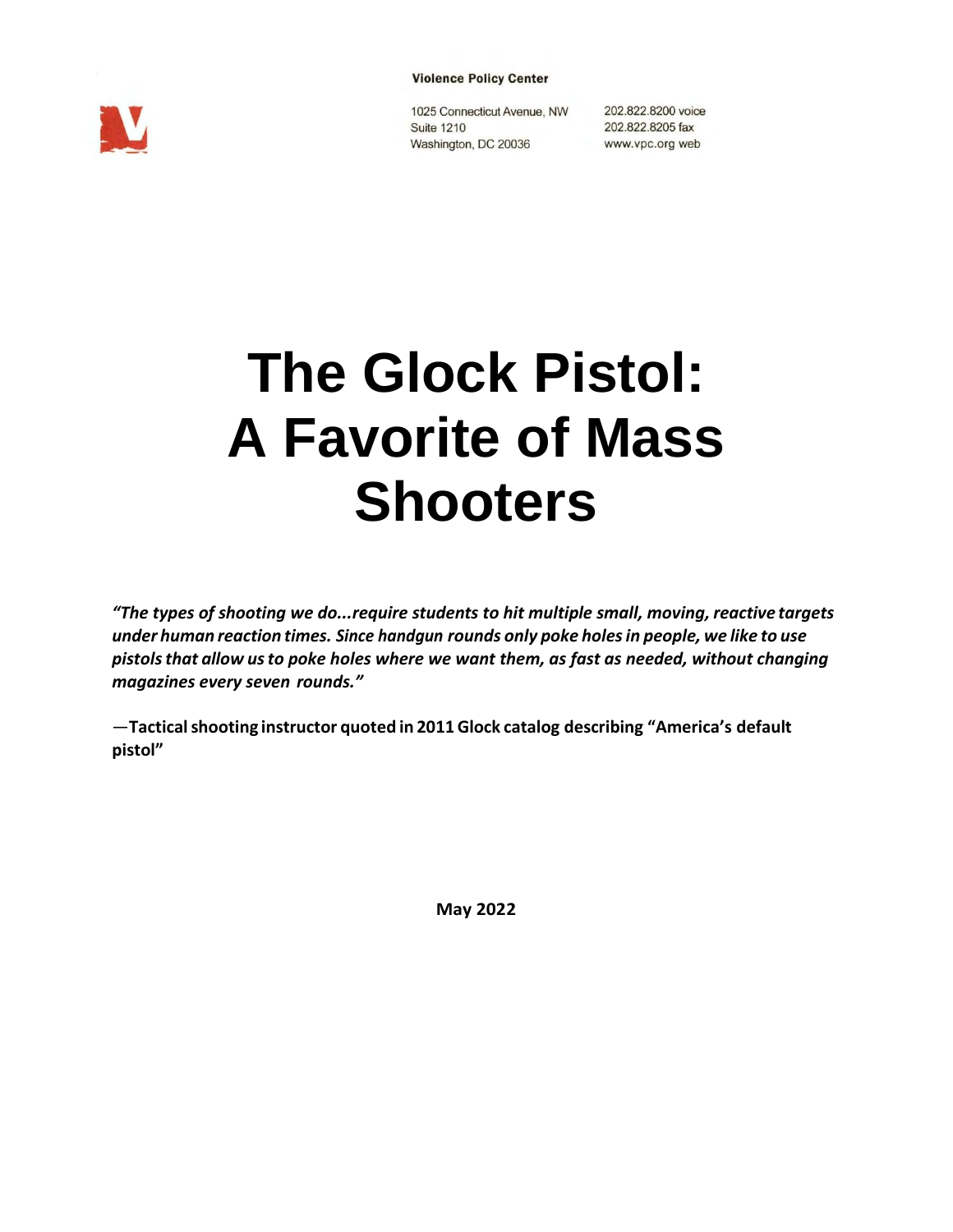### **Introduction**

The high-capacity Glock pistol stands as a stark example of the gun industry's marketing of increased lethality. Since the mid-1980s, increased firepower and capacity have defined the products of the gun industry—of both U.S. and foreign manufacture.

## **Glock Pistols and Mass Shooters**

Glock pistols have been part of the arsenals of the some of the most infamous mass shooters in the United States, including: the 2015 attack at Emanuel African Methodist Episcopal Church in Charleston, South Carolina, that left nine dead; the 2011 attack at a Safeway in Tucson, Arizona, that left six dead and 13 wounded—including then-U.S. Representative Gabrielle Giffords; and, the 2007 Virginia Tech shooting which left 33 dead and 17 wounded. Oklahoma City bomber Timothy McVeigh was illegally carrying a 45 caliber Glock pistol when he was stopped by law enforcement after the 1995 bombing for driving a car without a license plate. For examples of mass shootings in the United States that involved Glock pistols, please see the chart below.

| <b>Examples of Mass Shootings in the United States Involving Glock Pistols</b>                                              |                             |                                           |  |  |
|-----------------------------------------------------------------------------------------------------------------------------|-----------------------------|-------------------------------------------|--|--|
| <b>Mass Shooting Incident</b>                                                                                               | <b>Casualties</b>           | Firearm(s)                                |  |  |
| Don Carter Lanes bowling alley<br>Rockford, Illinois<br>December 26, 2020<br>Shooter (alleged): Duke Webb                   | 3 dead, 3 wounded           | .40 Glock pistol<br>.380 Glock pistol     |  |  |
| Chicago Mercy Hospital<br>Chicago, Illinois<br>November 19, 2018<br>Shooter: Juan Lopez                                     | 4 dead (including shooter)  | Glock 17 pistol                           |  |  |
| Borderline Bar & Grill<br>Thousand Oaks, California<br>November 17, 2018<br>Shooter: Ian David Long                         | 13 dead (including shooter) | Glock 21 pistol                           |  |  |
| Multiple parking lots<br>Kalamazoo Michigan<br>February 20, 2016<br>Shooter (alleged): Jason Dalton                         | 6 dead, 2 wounded           | Glock 19 pistol<br>Walther P99 9mm pistol |  |  |
| <b>Emanuel African Methodist</b><br>Episcopal Church<br>Charleston, South Carolina<br>June 17, 2015<br>Shooter: Dylann Roof | 9 dead                      | Glock .45 Model 41 pistol                 |  |  |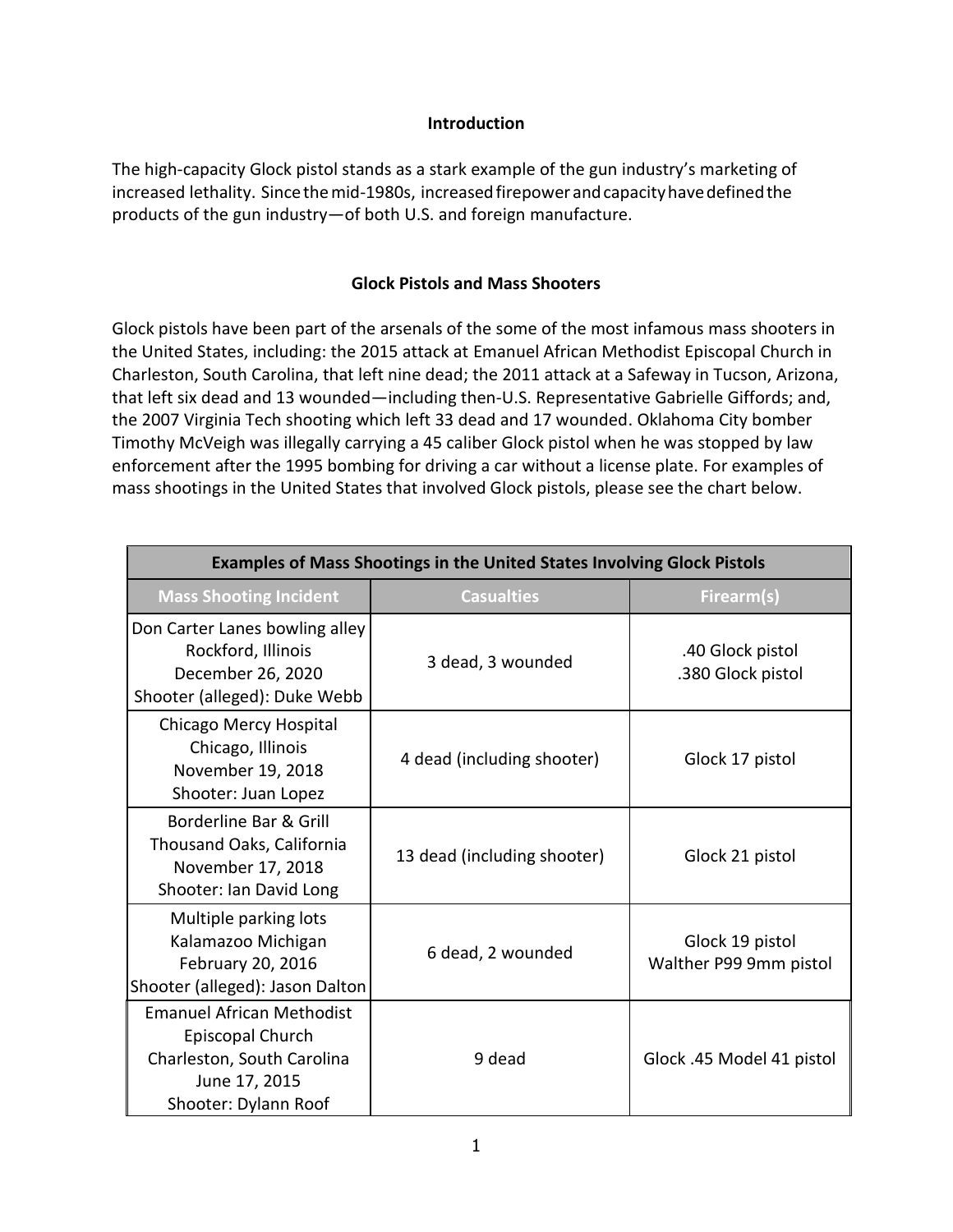| Examples of Mass Shootings in the United States Involving Glock Pistols                                                     |                                            |                                                                     |  |  |
|-----------------------------------------------------------------------------------------------------------------------------|--------------------------------------------|---------------------------------------------------------------------|--|--|
| <b>Mass Shooting Incident</b>                                                                                               | <b>Casualties</b>                          | Firearm(s)                                                          |  |  |
| Apartment complex<br>Hialeah, Florida<br>July 26, 2013<br>Shooter: Pedro Vargas                                             | 6 dead                                     | Glock 17 pistol                                                     |  |  |
| Sikh Temple<br>Oak Creek, Wisconsin<br>August 5, 2012<br>Shooter: Wade Michael Page                                         | 7 dead (including shooter), 2<br>wounded   | Glock 9mm pistol                                                    |  |  |
| Safeway parking lot<br>Tucson, Arizona<br>January 8, 2011<br>Shooter: Jared Loughner                                        | 6 dead, 13 wounded                         | Glock 19 pistol                                                     |  |  |
| Virginia Tech<br>Blacksburg, Virginia<br>April 16, 2007<br>Shooter: Seung-Hui Cho                                           | 33 dead (including shooter), 17<br>wounded | Glock 19 pistol<br>Walther P22 pistol                               |  |  |
| Xerox Office Building<br>Honolulu, Hawaii<br>November 2, 1999<br>Shooter: Byran Uyesugi                                     | 7 dead                                     | Glock 17 9mm pistol                                                 |  |  |
| Thurston High School<br>Springfield, Oregon<br>May 21,1998<br>Shooter: Kip Kinkel                                           | 4 dead, 22 wounded                         | Glock 9mm pistol<br>.22 Sturm Ruger rifle<br>.22 Sturm Ruger pistol |  |  |
| <b>Connecticut State Lottery</b><br>Headquarters<br>Newington, Connecticut<br>March 6, 1998<br><b>Shooter: Matthew Beck</b> | 5 dead (including shooter)                 | Glock 9mm pistol                                                    |  |  |
| Luby's Cafeteria<br>Killeen, Texas<br>October 16, 1991<br>Shooter: George Hennard                                           | 24 dead (including shooter), 20<br>wounded | Glock 9mm pistol<br>Sturm Ruger P-89 9mm<br>pistol                  |  |  |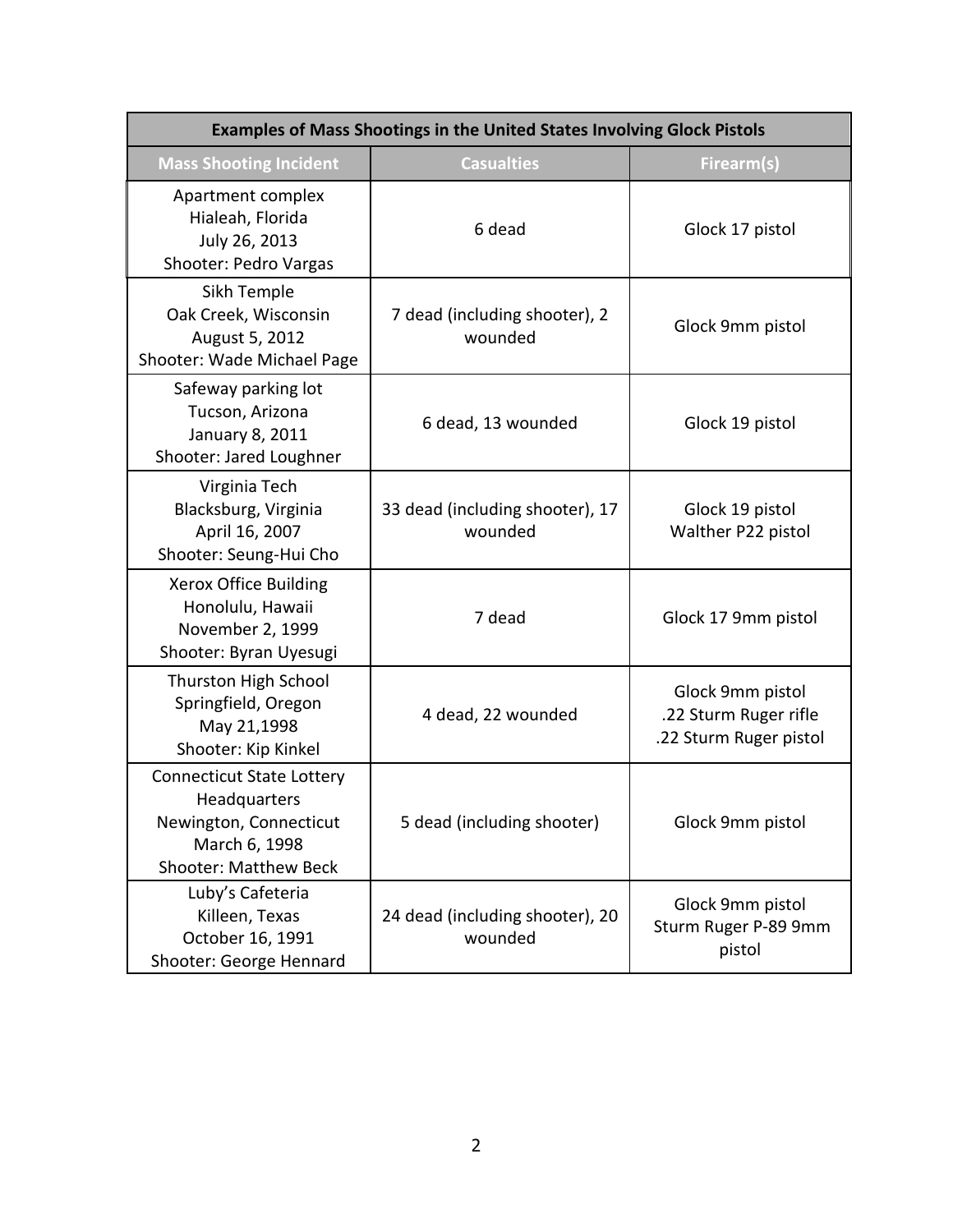## **Increased Lethality: The Gun Industry's Switch from Six-Shot Revolvers to High-Capacity Pistols**

In the 1980s, a very significant shift in gun design and marketing occurred: high-capacity semiautomatic (firing one round per trigger pull) pistols became the dominant product line. Looking at the United States, the most lucrative civilian handgun marketintheworld, priortothe1980sthemostpopularhandgundesignwas the revolver, most often containing six shots. In 1980, semiautomatic pistols accounted for only 32 percent of the 2.3 million handguns produced in America. The majority were revolvers. By 1991 this number had reversed itself, with semiautomatic pistols accounting for 74 percent of the 1.8 million handguns produced that year. In 2016, more than 4.7 million pistols were produced in the United States, accounting for 85 percent of the 5.6 million handguns produced that year.



**U.S. Pistol and Revolver Production 1978 – 2016**

The dominance of the semiautomatic pistol greatly increased the firepower in civilian hands. Not only are semiautomatic pistols capable of rapid fire, they utilize high-capacity ammunition magazines and can be quickly reloaded. The combination of these features makes semiautomatic pistols efficient killing machines. As 2010 catalog copy for the Glock 19 states, "comparable in size and weight to the small .38 revolvers it has replaced, the…Glock 19 is significantly more powerful with greater firepower and is much easier to shoot fast and true." Described as "America's default pistol" in an article in the company's 2011 catalog, one tactical shooting instructor quoted states, "The types of shooting we do...require students to hit multiple small, moving, reactive targets under human reaction times. Since handgun rounds only poke holes in people, we like to use pistols that allow us to poke holes where we want them, as fast as needed, without changing magazines every seven rounds."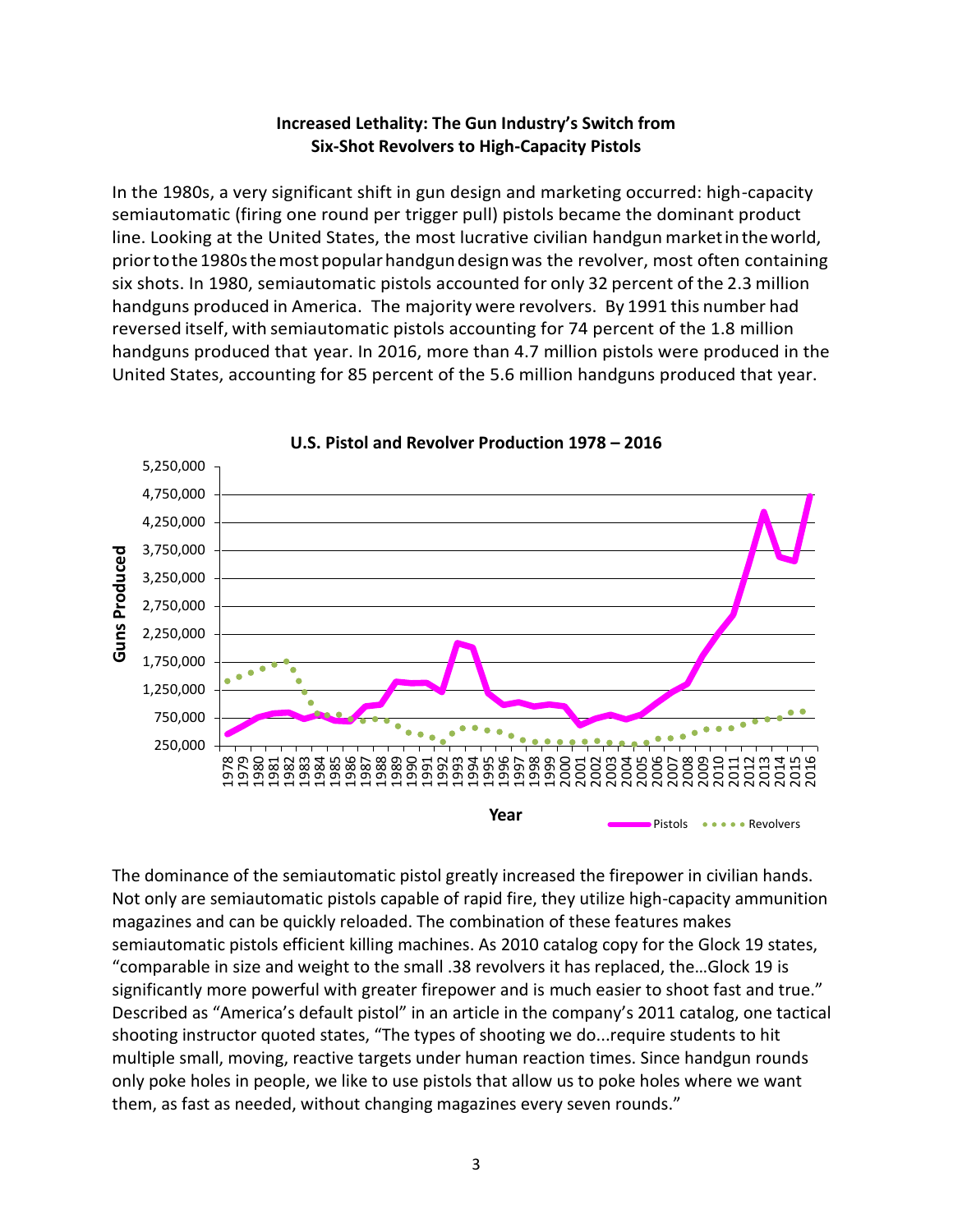| Year         | <b>Pistols</b> | <b>Revolvers</b> |
|--------------|----------------|------------------|
| 1978         | 463,426        | 1,413,651        |
| 1979         | 609,635        | 1,514,645        |
| 1980         | 764,451        | 1,605,192        |
| 1981         | 835,167        | 1,702,062        |
| 1982         | 853,444        | 1,775,179        |
| 1983         | 733,814        | 1,233,022        |
| 1984         | 814,234        | 766,317          |
| 1985         | 706,542        | 843,529          |
| 1986         | 692,977        | 734,650          |
| 1987         | 963,562        | 695,270          |
| 1988         | 991,011        | 754,711          |
| 1989         | 1,402,660      | 628,765          |
| 1990         | 1,376,399      | 462,496          |
| 1991         | 1,381,325      | 456,941          |
| 1992         | 1,216,174      | 309,044          |
| 1993         | 2,093,186      | 562,292          |
| 1994         | 2,014,336      | 586,450          |
| 1995         | 1,195,266      | 527,664          |
| 1996         | 985,533        | 498,944          |
| 1997         | 1,036,077      | 370,428          |
| 1998         | 960,365        | 324,390          |
| 1999         | 995,446        | 335,784          |
| 2000         | 962,901        | 318,960          |
| 2001         | 623,070        | 320,143          |
| 2002         | 741,514        | 347,070          |
| 2003         | 811,660        | 309,364          |
| 2004         | 728,511        | 294,099          |
| 2005         | 815,475        | 275,323          |
| 2006         | 1,021,260      | 382,069          |
| 2007         | 1,216,479      | 391,334          |
| 2008         | 1,387,129      | 431,753          |
| 2009         | 1,868,258      | 547,195          |
| 2010         | 2,258,450      | 558,927          |
| 2011         | 2,598,133      | 572,857          |
| 2012         | 3,487,883      | 667,357          |
| 2013         | 4,441,726      | 725,282          |
| 2014         | 3,633,454      | 744,047          |
| 2015         | 3,557,199      | 885,259          |
| 2016         | 4,720,075      | 856,291          |
| <b>Total</b> | 57,958,207     | 26,728,756       |

**U.S. Pistol and Revolver Production, 1978 to 2016**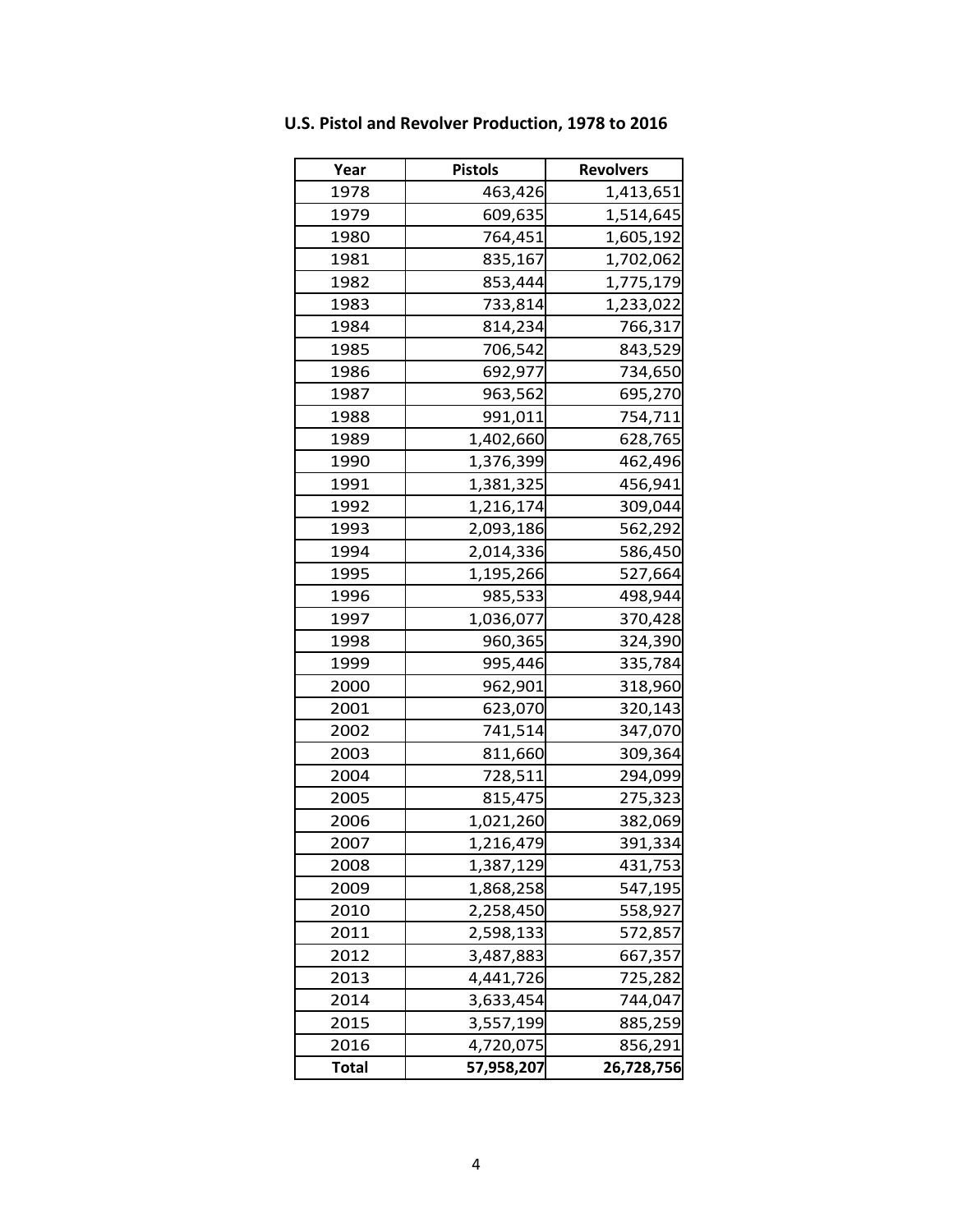A wide variety of extended ammunition magazines are available to increase the firepower of Glock pistols. A 26-round extended magazine for the 45 caliber Glock model 21 is available at Brownells, which also sells many other large-capacity Glock magazines. The Brownells listing highlights the enhanced firepower such magazines deliver:

Why should only 9mm Glock shooters get to double their firepower? KCI's 26-round Glock 21 magazine gives you twice the number of rounds of .45 ACP as the standard factory mag. OK, it does stick out more from the magwell, but how much can you complain when precious range time is interrupted less often to change mags?

### **Glock History**

According to the Violence Policy Center book *Making a Killing: The Business of Guns in America*:

Gaston Glock never made a gun before the mid-1980s. He began his career as an engineer, and in 1963 formed the company of Glock Ges.m.b.H in his hometown of Deutch-Wagram,nearVienna. Thecompanystartedoutmakingdoorknobsandhinges, then moved into military and police hardware (grenades, entrenching tools, etc.), combining high quality synthetic materials and special steels. In 1980, the Austrian Army announced a competition for a new standard sidearm. Gaston Glock assembled a panel of experts and produced a prototype Glock Model 17 9mm pistol, a distinctive combination of "polymers" (also known to most of us as "plastic") and steel. That pistol won the Austrian Army competition in 1982, and Glock was airborne on the wings of the ensuing contract.

Gaston Glock soon turned his eyes to the United States, opened Glock, Inc., "the company's United States beachhead" in the Atlanta, Georgia, suburb of Smyrna, and went after the American law enforcement market.

Glock's pursuit of U.S. law enforcement agencies was central to its deliberate strategy first to gain the prestige of such sales, and then to use them in its marketing campaign to sell to civilians. "It was a conscious decision to go after the law enforcement market first," Gaston Glock said. "In marketing terms, we assumed that, by pursuing the law enforcement market, we would then receive the benefit of 'after sales' in the commercial market."

The strategy worked so well that by 1995 the company was downplaying advertising and was chronically back-ordered. According to the company, in that year there were half a million Glock pistols in use throughout North America (meaning mostly in the United States). Twenty thousand of these were issued by law enforcement agencies—eighty percent of Glock, Inc.'s production was going to civilians and twenty percent to law enforcement.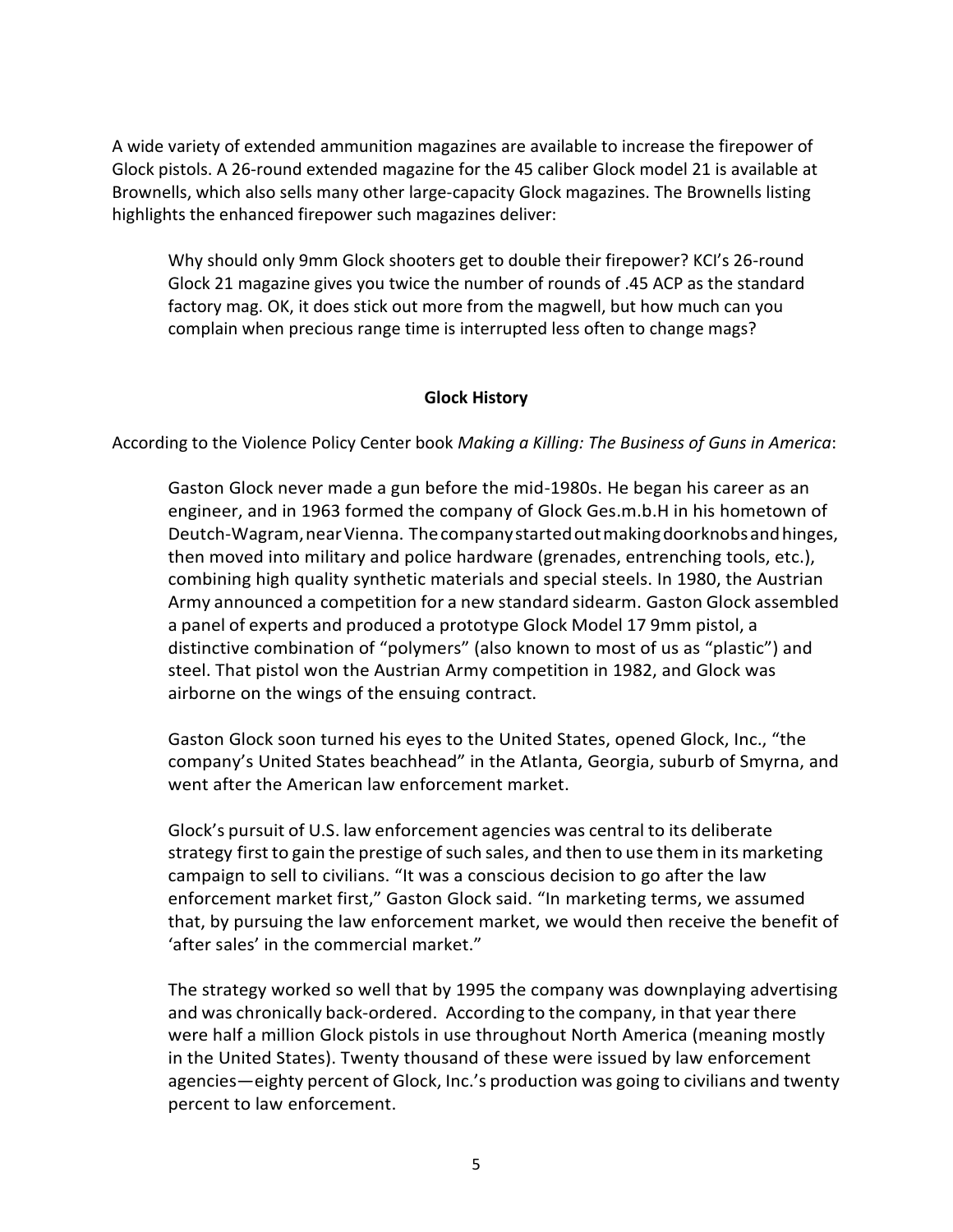To this day, Glock continually and consistently touts its origins as a military sidearm and a choice of law enforcement in its advertising and catalog copy. Beneath the headline "Crossover to Confidence," an ad contained in its *Annual 2018* (a yearly catalog presented as a faux magazine) for the company's "all new Glock 19X" states that the handgun was "[o]riginally designed for the military." Another ad in the catalog shows two law enforcement officers, one with a holstered Glock, above the tag line: "Armed with Confidence."